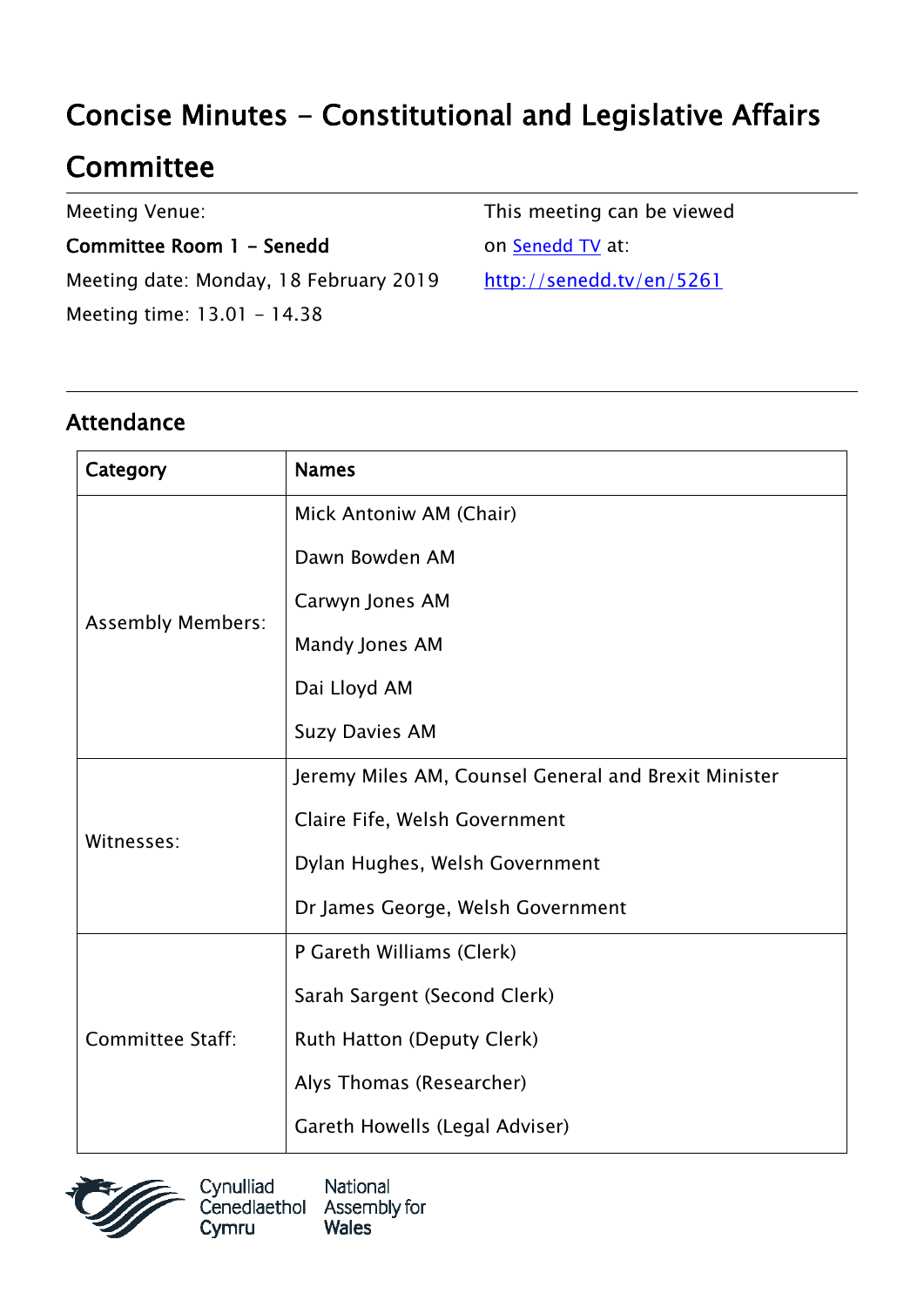| Katie Wyatt (Legal Adviser)    |
|--------------------------------|
| Ben Harris (Legal Adviser)     |
| Stephen Davies (Legal Adviser) |
| Sam Mason (Legal Adviser)      |

#### 1 Introduction, apologies, substitutions and declarations of interest

### 2 Legislation (Wales) Bill: Evidence session 6 - Counsel General

The Committee took evidence from Jeremy Miles AM, Counsel General. The Counsel General agreed to write to the Committee with further information and clarification relating to section 8 of the Bill.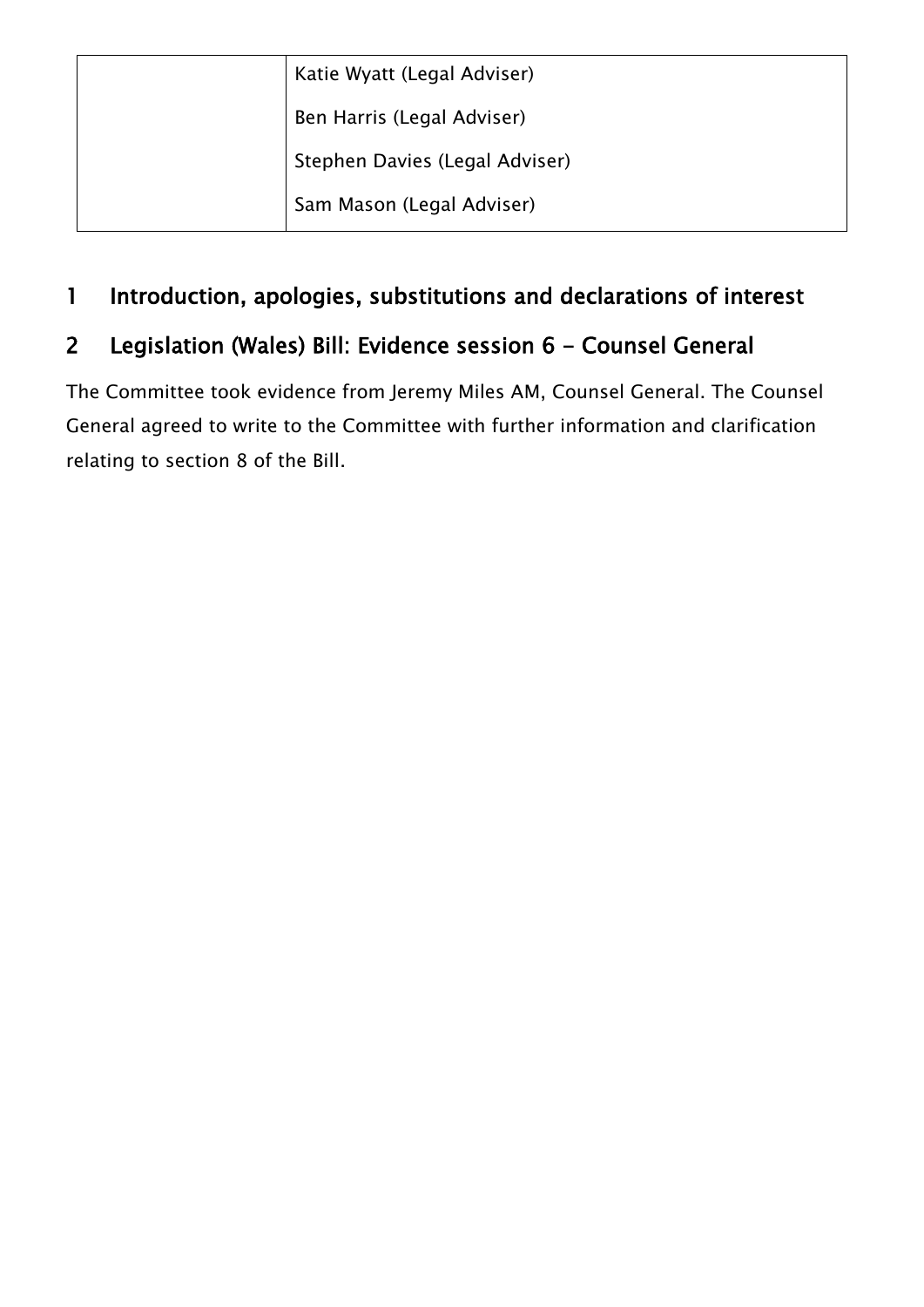- 3 Proposed negative instruments that raise no reporting issues under Standing Order 21.3B
- 3.1 pNeg(5)19 The Local Government Finance (Amendment) (Wales) (EU Exit) Regulations 2019
- 3.2 pNeg(5)22 The Teachers' Qualifications (Amendment) (Wales) (EU Exit) Regulations 2019
- 3.3 pNeg(5)24 The Town and Country Planning (Miscellaneous Amendments) (Wales) (EU Exit) Regulations 2019
- 3.4 pNeg(5)25 The Air Quality Standards (Wales) (Amendment) (EU Exit) Regulations 2019
- 3.5 pNeg(5)26 The Food Standards and Labelling (Miscellaneous Amendments) (Wales) (EU Exit) Regulations 2019
- 3.6 pNeg(5)27 The Genetically Modified Organisms (Deliberate Release and Transboundary Movement) (Miscellaneous Amendments) (Wales) (EU Exit) Regulations 2019
- 3.7 pNeg(5)28 The Fisheries and Marine Management (Amendment) (Wales) (EU Exit) Regulations 2019
- 3.8 pNeg(5)29 The Marketing of Seeds and Plant Propagating Material (Amendment) (Wales) (EU Exit) Regulations 2019

The Committee considered the instruments and was content that the neagtive procedure should apply.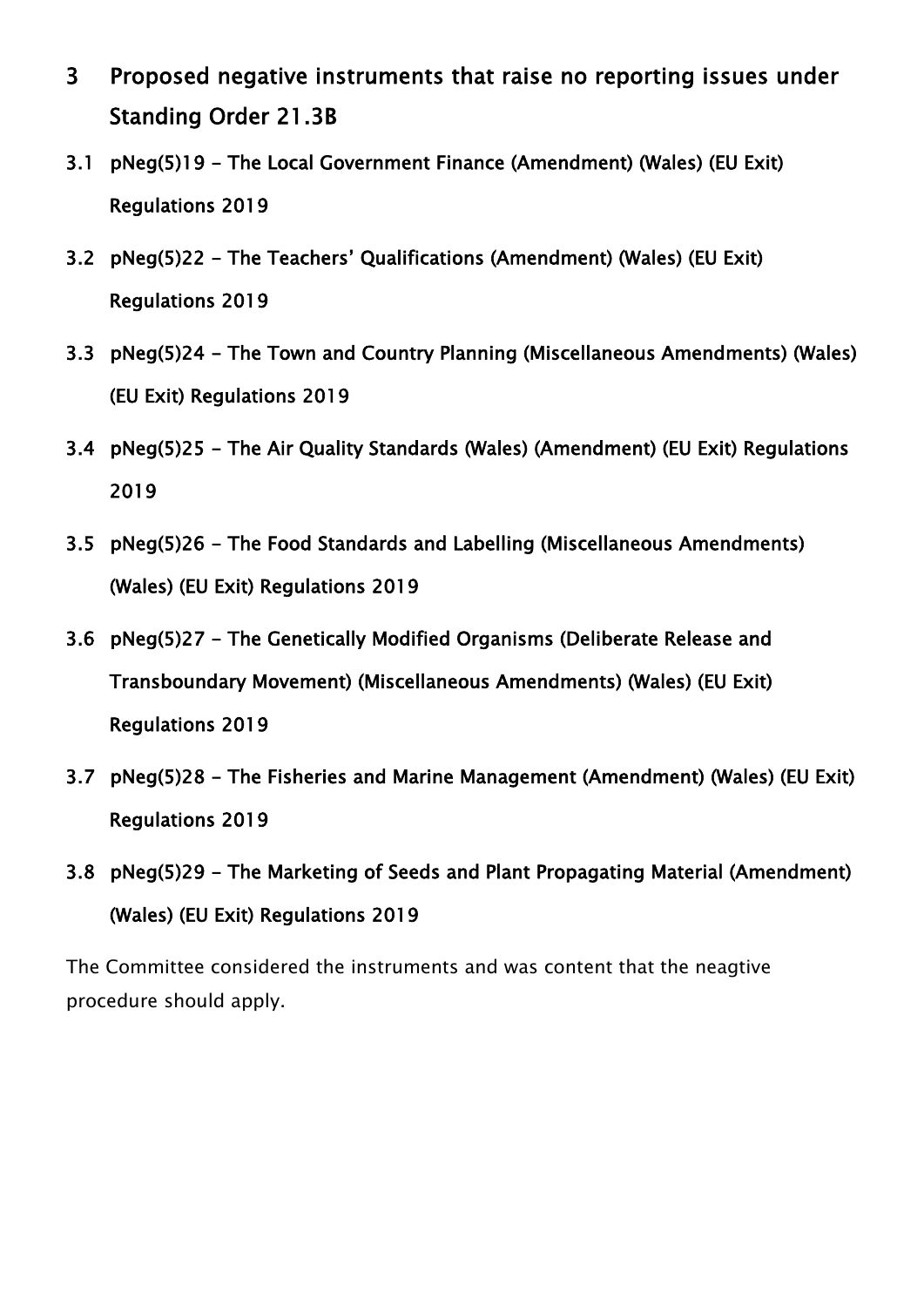- 4 Proposed negative instruments that raise reporting issues under Standing Order 21.3B
- 4.1 pNeg(5)23 The Waste (Wales) (Miscellaneous Amendments) (EU Exit) Regulations 2019

The Committee considered the instrument and was content that the negative procedure should apply.

- 5 Instruments that raise no reporting issues under Standing Order 21.2 or 21.3
- 5.1 SL(5)317 The Free School Lunches and Milk (Universal Credit) (Wales) Order 2019

The Committee considered the instrument and was content.

- 6 Instruments that raise issues to be reported to the Assembly under Standing Order 21.2 or 21.3
- 6.1 SL(5)318 The Education (Student Loans) (Repayment) (Amendment) Regulations 2019

The Committee considered the instrument and will report to the Assembly in line with the technical point identified.

7 Standing Order 30B Report: The European Union (Withdrawal) Act and Common Frameworks

The Committee noted the second report laid under Standing Order 30B relating to the European Union (Withdrawal) Act and Common Frameworks.

- 8 Written statements under Standing Order 30C
- 8.1 WS-30C(5)83 The Nutrition (Amendment etc) (EU Exit) Regulations 2019 revised

The Committee noted the revised written statement and commentary and agreed to write to the Government to seek further clairifcation.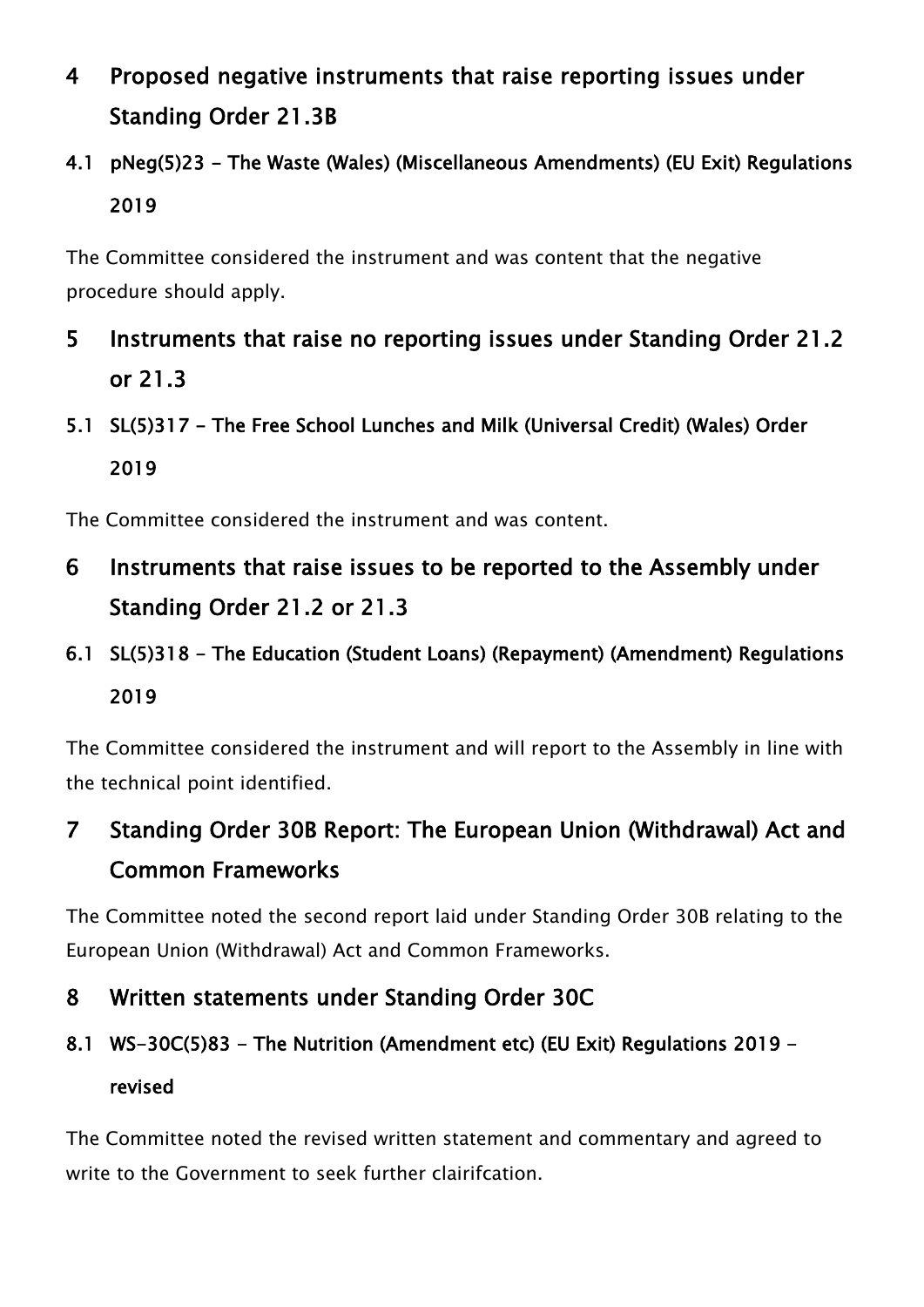# 8.2 WS-30C(5)91 - The Food and Feed (Chernobyl and Fukushima Restrictions)

#### (Amendment) (EU Exit)

The Committee noted the written statement and commentary.

#### 8.3 WS-30C(5)92 - The Novel Food (Amendment) (EU Exit) Regulations 2019

The Committee noted the written statement and commentary.

### 8.4 WS-30C(5)93 - The Genetically Modified Food and Feed (Amendment etc.) (EU Exit) Regulations 2019

The Committee noted the written statement and commentary.

## 8.5 WS-30C(5)94 - The Official Controls for Feed, Food and Animal Health and Welfare (Amendment etc.) (EU Exit) Regulations 2019

The Committee noted the written statement and commentary.

# 8.6 WS-30C(5)95 - The Food and Feed (Maximum Permitted Levels of Radioactive

Contamination) (Amendment) (EU Exit) Regulations 2019

The Committee noted the written statement and commentary.

# 8.7 WS-30C(5)96 - The Food and Feed Imports (Amendment) (EU Exit) Regulations 2019

The Committee noted the written statement and commentary.

## 8.8 WS-30C(5)97 - The Materials and Articles in Contact with Food (Amendment) (EU Exit) Regulations 2019

The Committee noted the written statement and commentary.

#### 8.9 WS-30C(5)98 - The Animal Feed (Amendment) (EU Exit) Regulations 2019

The Committee noted the written statement and the issues raised in the commentary.

#### 8.10 WS-30C(5)99 - The Food Additives, Flavourings, Enzymes and Extraction Solvents

#### (Amendment etc.) (EU Exit) Regulations 2019

The Committee noted the written statement and commentary.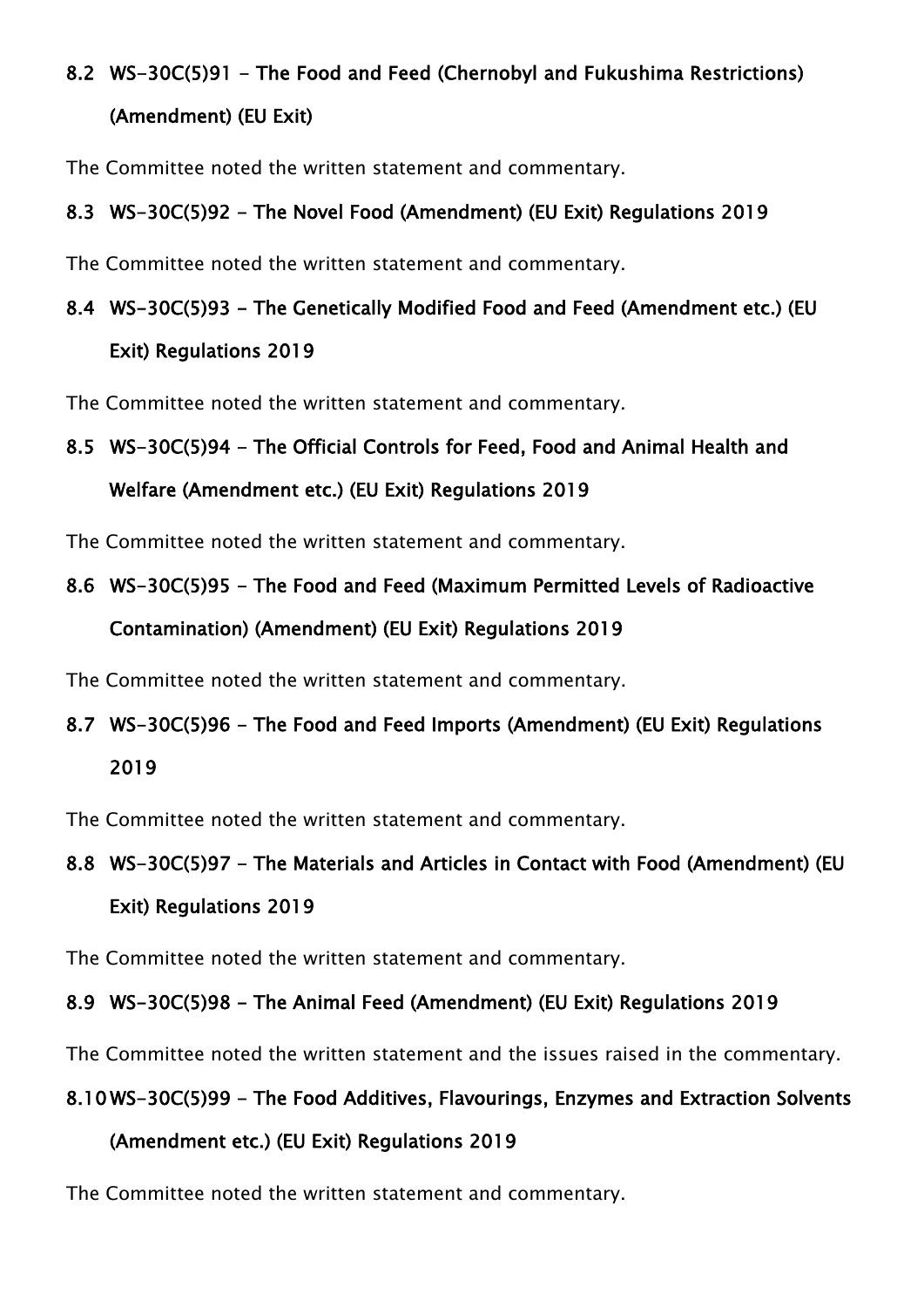#### 8.11 WS-30C(5)100 - The Sprouts and Seeds (Amendment) (EU Exit) Regulations 2019

The Committee noted the written statement and commentary.

#### 9 Papers to note

## 9.1 Letter from Sir Bernard Jenkin MP to the Rt Hon Greg Clark MP regarding the The State Aid (EU Exit) Regulations 2019

The Committee noted the letter from Sir Bernard Jenkin MP, Chair of the Paublic Administration and Constitutional Affairs to the Rt Hon Greg Clark MP.

# 9.2 Correspondence with the House of Lords Secondary Legislation Scrutiny Committee regarding The Plant Breeders' Rights (Amendment etc.) (EU Exit) Regulations 2018

The Committee noted the correspondence relating to The Plant Breeders' Rights (Amendment etc.) (EU Exit) Regulations 2018.

# 9.3 Letter from the Minister for Health and Social Services regarding the Welsh Government's Legislative Consent Memorandum on the Healthcare (International Arrangements) Bill

The Committee noted the letter from the Minister for Health and Social Services. The Committee also noted, in private session, a subsequent letter from the Minister received very shortly before the Committee meeting started.

# 9.4 Letter from the Counsel General to the Older People's Commissioner for Wales and the Children's Commissioner for Wales regarding the Legislation (Wales) Bill

The Committee noted the letter from Counsel General to the Older People's Commissioner for Wales and the Children's Commissioner for Wales regarding the Legislation (Wales) Bill.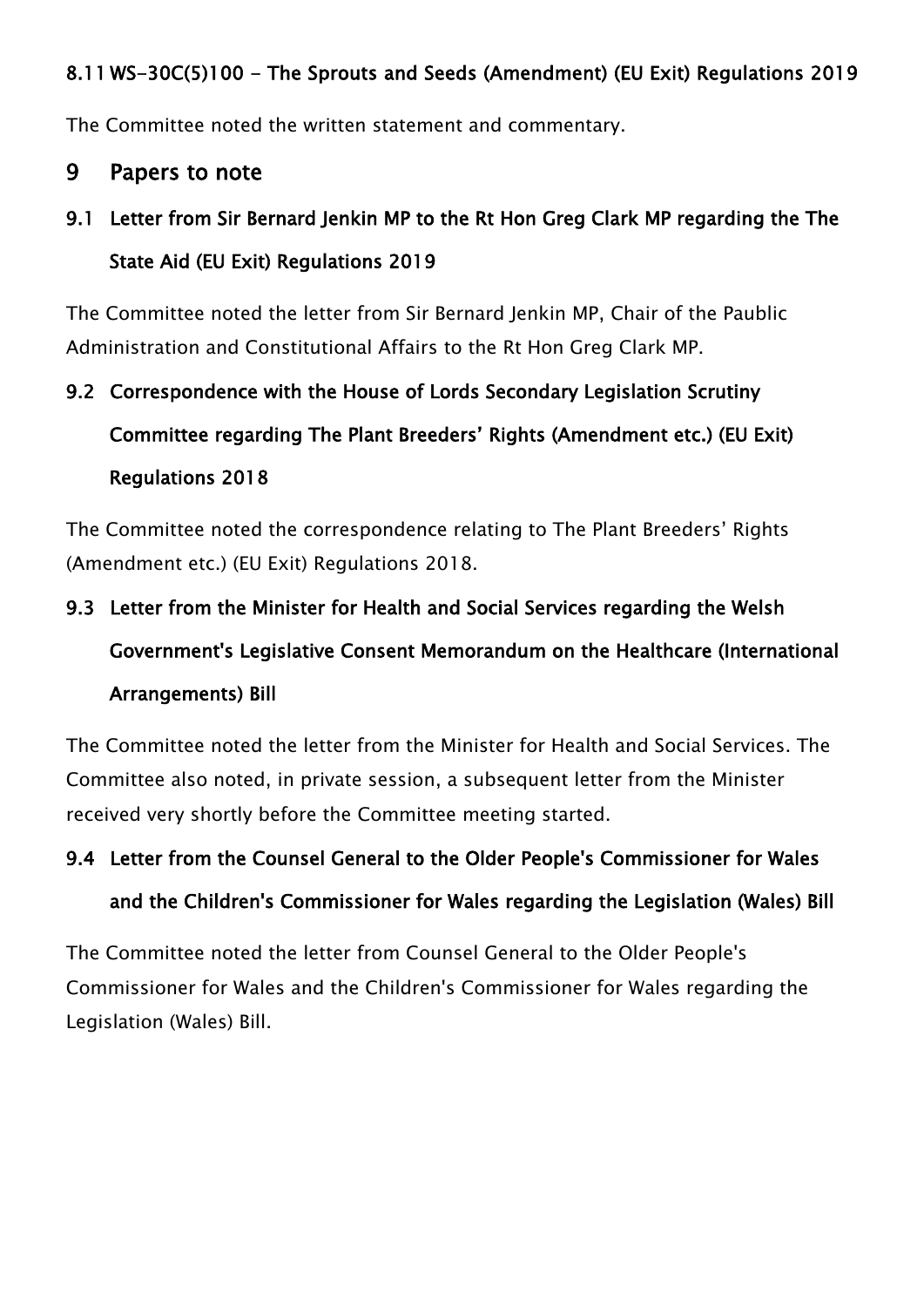# 9.5 Letter from the Minister for Environment, Energy and Rural Affairs to the Chair of the Climate Change, Environment and Rural Affairs Committee regarding the Fisheries Bill

The Committee noted the letter from the Minister for Environment, Energy and Rural Affairs to the Chair of the Climate Change, Environment and Rural Affairs Committee regarding the Fisheries Bill.

#### 9.6 Senedd and Elections (Wales) Bill: Correspondence

The Committee noted the correspondence from the Llywydd and the Counsel General in relation to the Senedd and Elections (Wales) Bill.

## 9.7 Letter on behalf of the Minister for Finance and Trefnydd regarding the Public Procurement (Amendment Etc.) (EU Exit) Regulations 2019

The Committee noted the correspondence with the Minister for Finance and Trefnydd relating to the Public Procurement (Amendment Etc.) (EU Exit) Regulations 2019.

# 9.8 Letter on behalf of the Minister for Finance and Trefnydd regarding the Import of and Trade in Animals and Animal Products (Amendment etc.) (EU Exit) Regulations 2019

The Committee noted the correspondence with the Minister for Finance and Trefnydd relating to the Import of and Trade in Animals and Animal Products (Amendment etc.) (EU Exit) Regulations 2019.

# 10 Motion under Standing Order 17.42 to resolve to exclude the public from the meeting for the following business

The motion was agreed.

# 11 Legislation (Wales) Bill - consideration of evidence and discussion of key issues arising during scrutiny of the Bill

The Committee considered the evidence received and discussed key issues for inclusion in its draft report.